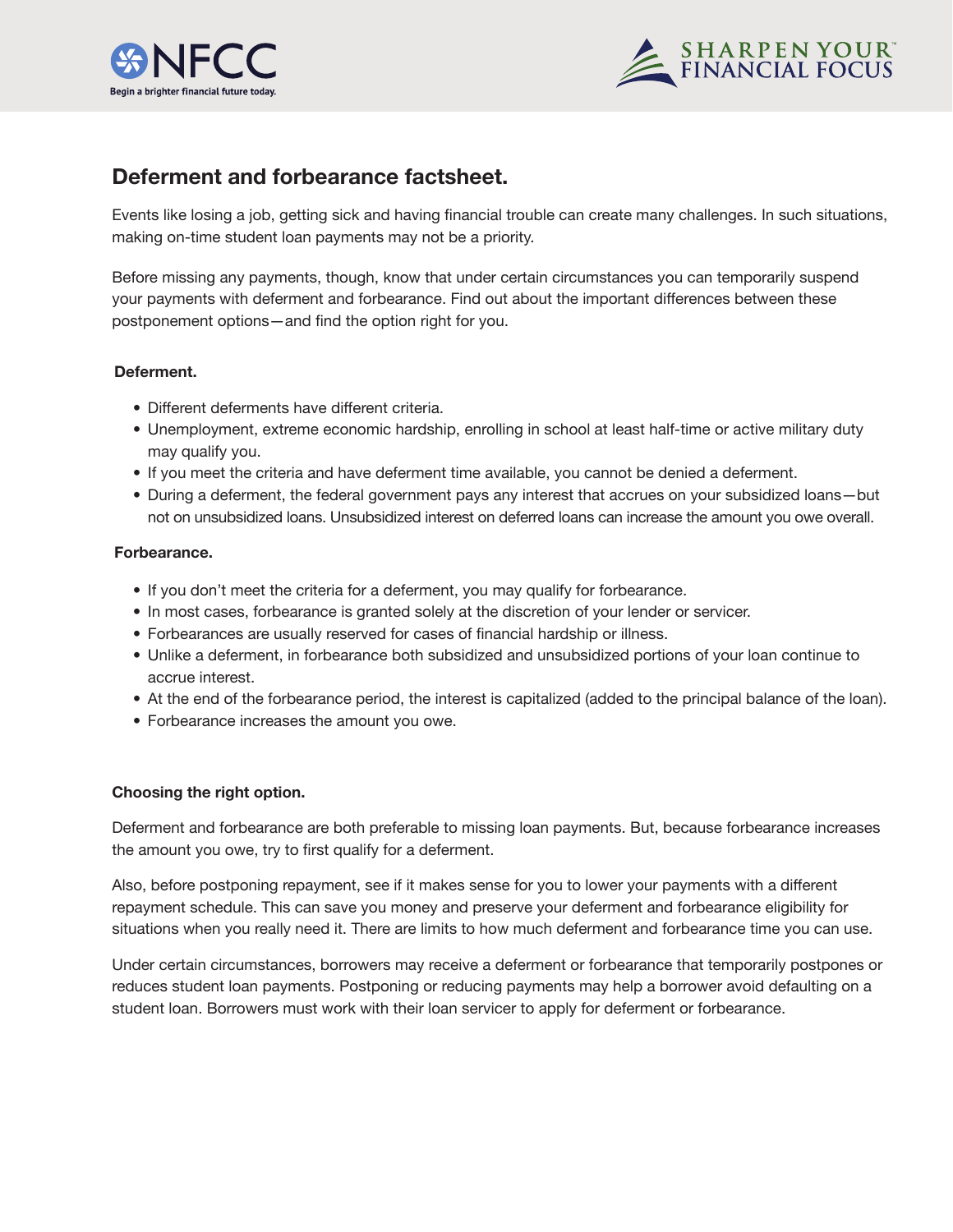



### **Deferment**

Deferment is a period during which repayment of the principal and interest of a student loan is temporarily delayed. During deferment, loans will continue to accrue interest. The borrower is responsible for paying the interest that accrues during deferment,\* but payments are not due during the deferment period. This means that any interest accrued during deferment will be added to the principal balance of the loan and the amount of the student loan payment after deferment will be higher.

#### **Deferment**

It is important for borrowers to work with their loan servicer to determine eligibility for deferment.\* The most common situations that make borrowers eligible for deferment include the following:

- If you don't meet the criteria for a deferment, you may qualify for forbearance.
- In most cases, forbearance is granted solely at the discretion of your lender or servicer.
- Forbearances are usually reserved for cases of financial hardship or illness.
- Unlike a deferment, in forbearance both subsidized and unsubsidized portions of your loan continue to accrue interest.
- At the end of the forbearance period, the interest is capitalized (added to the principal balance of the loan).
- Forbearance increases the amount you owe.
	- Borrower is a member of the National Guard or other reserve component of the U.S. armed forces, and
	- Borrower was called or ordered to active duty while enrolled at least half-time at an eligible school or within six months of having been enrolled at least half-time.

Most deferments do not happen automatically, and borrowers will likely need to submit a request to the loan servicer. For in-school deferments (enrolled at least half-time), many schools will submit enrollment status to the National Student Loan Clearinghouse, which in turn notifies loan servicers of a borrower's enrollment status. However, it is the borrower's responsibility to ensure that deferments are properly posted, and the borrower should contact the school's financial aid office, as well as the loan servicer.

\*For federal student loans, the government may pay interest accrued during deferment on:

- Federal Perkins Loans,
- Direct Subsidized Loans (Direct Loan Program) and/or
- Subsidized Federal Stafford Loans (FFEL Program).